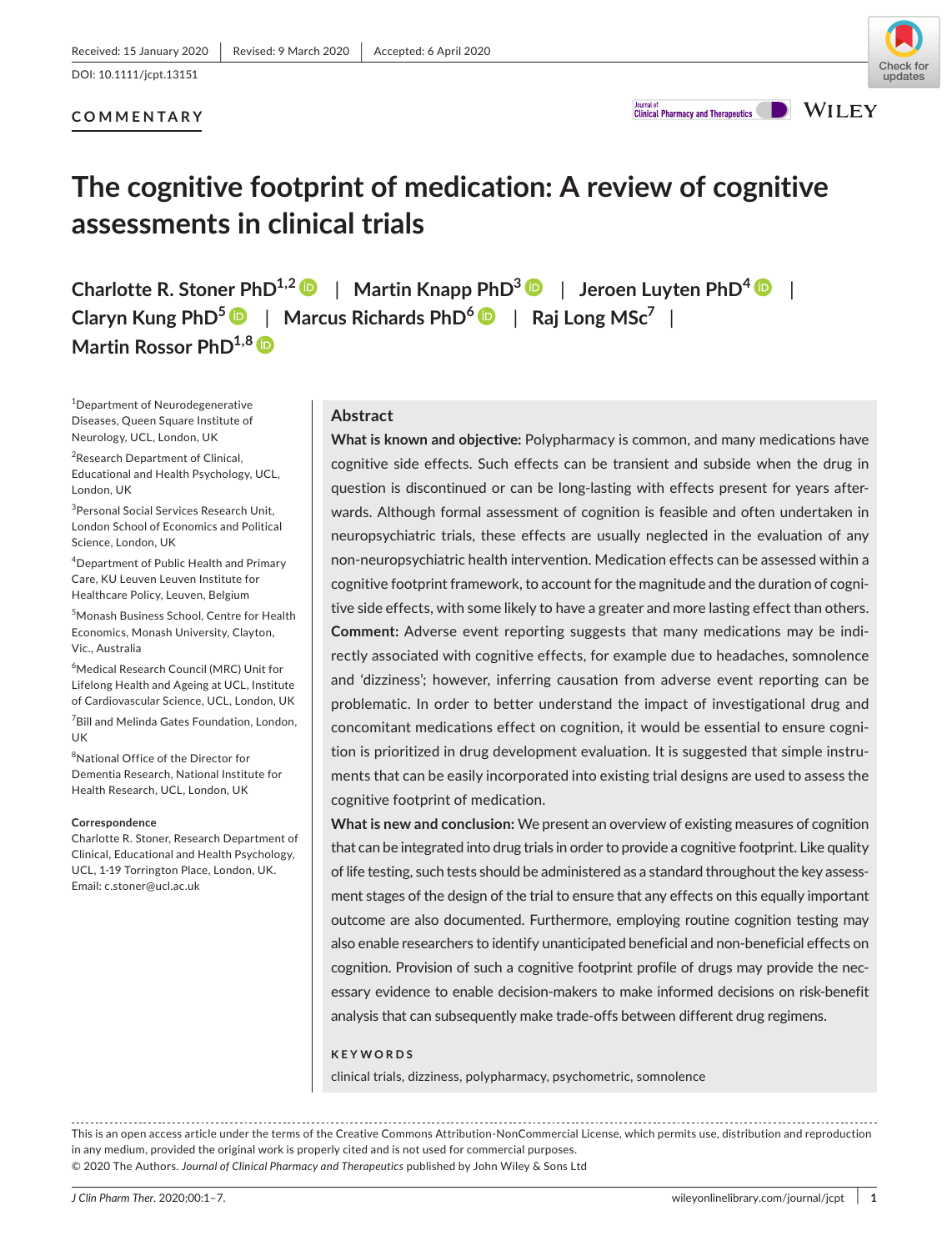## **1** | **WHAT IS KNOWN AND OBJECTIVE**

Many medications are associated with significant cognitive effects; these cognitive effects are often under-reported, rarely measured in Phase III trials and consequently rarely considered in doctors' and patients' choices between different drug regimens. This neglect of cognition not only hinders informed decision-making but it also misses an important opportunity not only to identify negative effects but also to identify whether medications have a positive effect where cognition is not the primary outcome of interest. Cognitive

effect can be on target beneficial effects, for example anticholinesterase inhibitors prescribed for people with Alzheimer's disease,<sup>1</sup> or off-target negative effect such as neurodevelopmental delay in offspring following sodium valproate use by pregnant women.<sup>2</sup> In addition, medications are commonly prescribed, with 18.6 items prescribed per head in England in 2015. $^3$  This number increases in those over the age of 65 years. Polypharmacy (5-8 prescribed medications) and excessive polypharmacy (≥9 prescribed medications) can be particularly problematic for older adults, with both associated with poorer cognitive ability.<sup>4</sup>

Medications can have direct effects on cognition; for example, anticholinergic burden in geriatric inpatients is independently associated with cognitive impairment.<sup>5</sup> However, medication can also have indirect consequences for cognition, with dizziness, headaches, somnolence and fatigue all having the potential to impair cognitive function. Headaches, a commonly reported side effect of medication,<sup>6</sup> are associated with abnormalities in memory, attention and information processing speed.<sup>7</sup>

Medications can exert a cognitive effect at any time across the lifespan, for example the effect of sodium valproate *in utero,* and the association of an increased risk for cerebral palsy and neurodevelopmental delay with postnatal steroid therapy in early infancy.<sup>8</sup> In children, some noradrenaline reuptake inhibitors (NRI) are effective for cognitive and behavioural symptoms of attention deficit hyperactivity disorder (ADHD), but are associated with potential cognitive adverse events such as somnolence, dizziness and fatigue.<sup>9</sup> In adulthood, chemotherapy is associated with self-reported cognitive impairment, sometimes called 'chemobrain' or 'chemofog',<sup>10</sup> and fatigue can be a common adverse event.<sup>11</sup> Triptans including zolmitriptan are increasingly prescribed for migraines, but the benefit of headache abortion should be evaluated in the context of an increased risk of cognitive adverse events including dizziness and somnolence.12 For older adults, antimuscarinics can be prescribed to treat urge incontinence or nocturia but are also associated with an increased risk of cognitive decline.<sup>13</sup>

Cognitive side effects can be long-lasting and have serious implications for health and well-being. For example, 'chemobrain' has been reported to last up to 20 years following adjuvant chemotherapy, $14$  and some medications appear to increase the risk of later dementia. In particular, medications with an anticholinergic burden score of three are associated with an increased risk of a dementia diagnosis 15-20 years later (RR 1.11; 95% CI 1.08 to 1.14).<sup>5</sup> Further, there is often disparity between clinical and statistical significance

for adverse effects and the current configuration of clinical trials limits the degree to which both clinical significance and delayed adverse events can be accurately captured. This is particularly relevant for very rare cognitive effects classed by the British National Formulary as 1 in 10 000 to 1 in 1000. Such effects are unlikely to be captured in Phase III trials but may be captured in Phase IV postmarketing surveillance studies. However, the reporting of these cognitive effects can be reliant on voluntary reporting schemes such as the Yellow Card Scheme.<sup>15</sup>

However, the majority of cognitive effects are transient, for example a drug-induced headache $^{16}$  or adverse events such as somnolence or dizziness. These effects will generally subside after a medication is discontinued but, while being prescribed, any benefit to the primary condition should be evaluated in the context of this potential adverse effect. Furthermore, although the effects of medication may be transient, when they occur in large groups of people they nonetheless generate a large aggregate burden, both in terms of health as in indirect effects on productivity, disturbed daily activities, etc Moreover, although the cognitive effects can be transient, their long-term consequences in terms of human capital acquisition may nevertheless be permanent, such as reduced educational opportunities or career interruptions and ultimately societal impact.

We argue that in addition to the usual outcomes on which medications are typically tested, they should also be evaluated in terms of their specific cognitive impact. This approach to medication effects can be conceptualized within a 'cognitive footprint' framework that assesses not only the size of an effect but also the duration. $17$ Although cognition is more complex to evaluate than usual outcomes, there are reliable and meaningful resources available to researchers aiming to do so. In this article, we provide an overview of available measures that can be used to assess the cognitive effects of drugs. We first discuss the various available cognition measures in the neuropsychiatry and paediatrics domain, and then, we assess the usefulness of adverse events reporting.

#### **2** | **COMMENT**

#### **2.1** | **Measuring cognition**

The standardized measurement of cognition in CTIMPS is usually within a deficit paradigm, with the focus on measures of cognitive impairment. Thus, the standardized measurement of cognition is usually only employed in samples where there is pre-existing cognitive impairment, such as in dementia research, and where cognitive impairment is of importance from a developmental perspective, as in childhood studies. $18$  Outside of these populations, cognition is usually not measured as standard in clinical trials. This stands in contrast to health-related quality of life (HRQoL), which has gained much traction in recent decades and is now almost universally measured in health research.<sup>19</sup> With the development of health technology assessment and cost-effectiveness analysis based on health outcome measures such as quality- or disability-adjusted life years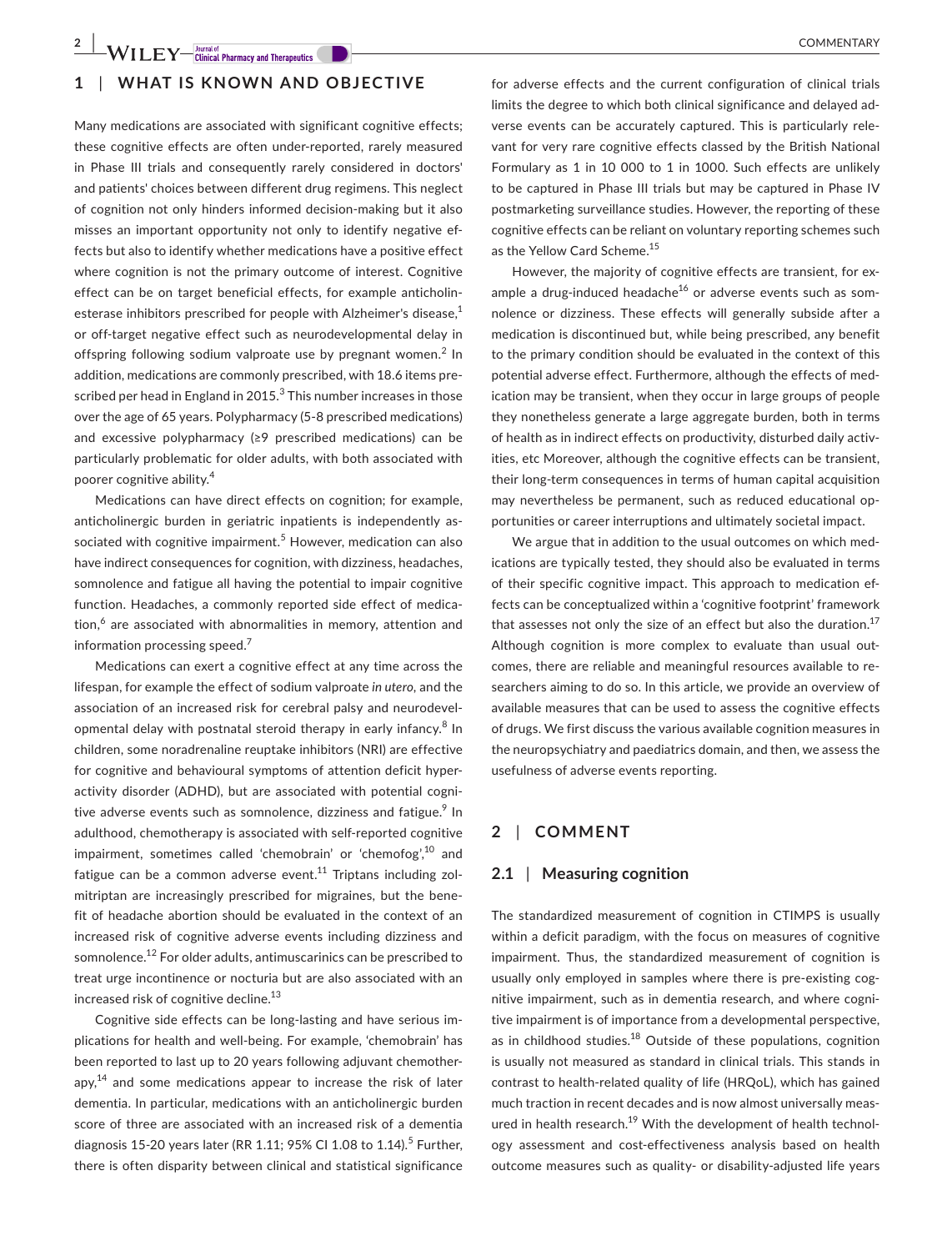as currencies to measure the health gains of drugs, surveys that monitor the HRQoL are routinely taken from patients. Standard surveys such as the EuroQoL or SF-6D predominantly focus on physical health impacts and incorporate only very narrow mental outcomes. For instance, the EuroQoL assesses impacts on anxiety and depression and the SF-6D assesses vitality and whether someone feels downhearted. But cognitive effects are excluded and hence not considered part of HRQoL. This exclusion not only has implications for the assessment of the effectiveness of drugs but it also influences resource allocation decisions. Patient access to medical products is optimal when the right patient receives the right medication at the right time in-line with the WHO Sustainable Development Goals. Moreover, the neglect of cognition misses an important opportunity to identify negative effects but also to identify whether medications have a positive effect where cognition is not the primary outcome of interest.

#### **2.1.1** | **Neuropsychiatric cognition measures**

Some of the more commonly measures are discussed below, but more comprehensive lists were beyond the scope of the current manuscript and are covered by other reviews.<sup>20</sup>

The most well-known cognition measure for people with Alzheimer's disease or other dementias is the Mini-Mental State Examination (MMSE). $^{21}$  It is widely used and has been translated into at least 15 other languages.<sup>22</sup> However, the MMSE<sup>23</sup> is less able to accurately capture milder forms of cognitive impairment such as those related to age. $^{24}$  It also has low sensitivity when used among individuals with general neurological and psychiatric conditions.<sup>25</sup> In practice, the MMSE is also heavily weighted towards literacy skills, with significant correlations noted to be higher for literacy level than other demographic variables.<sup>26</sup>

Other measures used to screen for cognitive impairment include the Montreal Cognitive Assessment (MoCA), $27$  the Alzheimer's Disease Assessment Scale Cognitive Subscale (ADAS-Cog),<sup>28</sup> the Addenbrooke's Cognitive Examination (ACE-III), $29$  the Cambridge Cognitive Examination (CAMCOG),<sup>30</sup> the Saint Louis University Mental State Examination (SLUMS), $31$  the General Practitioner Assessment of Cognition (GPCOG), $32$  the Mini-Cog<sup>33</sup> and the Abbreviated Mental Test (AMT). $34$  Of these measures, the MoCA has been increasingly used, potentially due to its increased sensitivity for mild cognitive impairment, compared with the MMSE. $^{27}$ Furthermore, the MoCA has also been applied in a range of populations including cancer,  $35$  diabetes,  $36$  famine  $37$  and epilepsy.  $38$ However, most of the dementia-specific screening tools are subject to limitations, including ceiling effects when used in other populations. For example, it has been suggested that the ADAS-Cog relies overly on memory testing<sup>39</sup> and the reliability of the AMT has been questioned with 80% of junior doctors in one study failing to use the test accurately.<sup>40</sup>

Cognition testing is used frequently for people with a diagnosis of schizophrenia. The Brief Assessment of Cognition in Schizophrenia

**EXECUTER IN THE SERVE COMMENTARY**<br> **EXECUTER 2 CURRENT CLUBER 2 CURRENT CLUBER 2 CURRENT CLUBER 2 CURRENT CLUBER 2 CURRENT CLUBER 2 D**  $\rightarrow$  **WILEY** 

(BACS) is a composite measure of existing cognitive tests designed to assess impairment in verbal memory, working memory, motor speed, verbal fluency, attention and speed of information processing and executive function. $41$  The BACS was specifically developed for people with schizophrenia with a focus on the aspects of cognition found to most be impaired in this population. While it has been validated in some other populations such as older adults with bipolar disorder,  $42$  it may hold less validity for clinical populations. The Measurement and Treatment Research to Improve Cognition in Schizophrenia (MATRICS) Consensus Cognitive Battery (MCCB) was also developed to assess the clinical effectiveness of medication, cognitive remediation among adults with schizophrenia and to provide a reference point for non-intervention studies of schizophrenia.43 Like the BACS, the MCCB is focused primarily on specific deficits associated with schizophrenia including social cognition. An assessment of the relevance of the MCCB for bipolar populations concluded that the deficits measured by the MCCB were weighted towards more severe impairment than was needed for a bipolar population; it was thus suggested that different sub-tests were more appropriate.<sup>44</sup>

Other neuropsychiatric populations for which cognition testing is becoming increasingly common are those of major depressive disorder (MDD) and bipolar disorder. However, this field is limited due to the subjective nature of assessments used and a bias towards negative cognitive schemas.<sup>45</sup> This limitation is apparent in analyses of the Massachusetts General Hospital Cognitive and Physical Functioning Questionnaire (CPFQ), in which no correlation was found between self-reported cognitive difficulties on the CPFQ and a clinician-administered instrument of cognition.<sup>46</sup>

#### **2.1.2** | **Paediatric cognition measures**

Clinical paediatric cognition measures are employed for diagnosis, screening, research, programme evaluation and intervention planning.<sup>18</sup> The measures are often set within classic psychological frameworks such as Piaget's four stages of cognitive development, namely sensorimotor, preoperational, concrete operational and formal operational.<sup>47</sup> Some measures that are not appropriate for an adult population, for example the Bayley Scales of Infant and Toddler Development-Third Edition (BSID-III),<sup>48</sup> are not discussed here.

Measures of attention and executive functioning may provide valuable indications of impairment secondary to drug effects. Conners' Continuous Performance Task-II (CPT II) is a measure of sustained and selective attention<sup>49</sup> as is the Trail Making Test (TMT).<sup>50</sup> In a review, both measures were determined to be approaching 'well-established' criteria, with favourable psychometric properties in samples of children with attention deficit hyperactivity disorder (ADHD).<sup>51</sup> However, reviewers noted that the test-retest reliability of the CPT II was variable ranging from 0.5 to 0.92 and that both measures are used within a diagnostic framework, where the aim is to distinguish non-impaired controls from individuals with neurological or learning impairments. Moreover, adult studies of the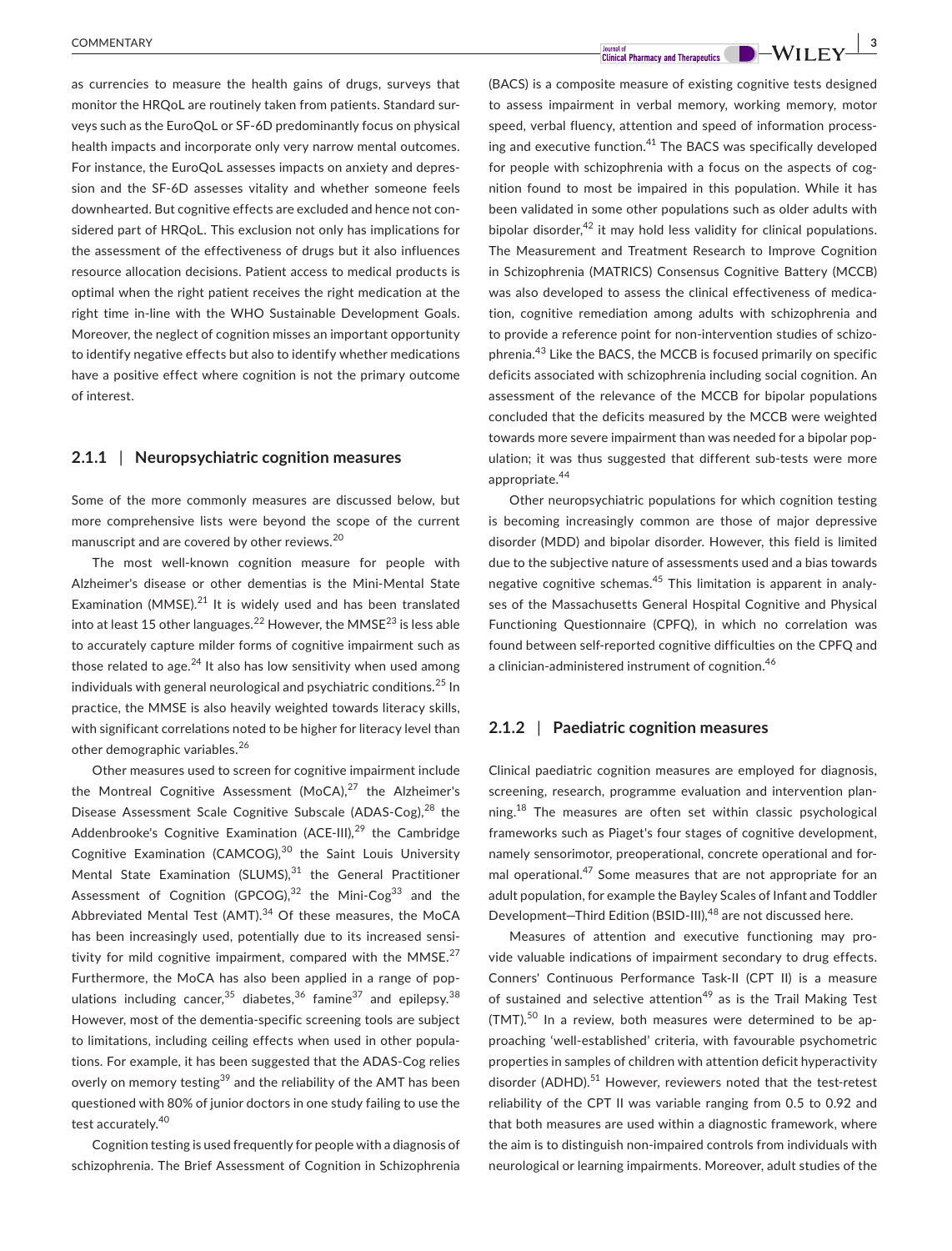CPT II are mainly limited to adults with a traumatic brain injury.<sup>52</sup> limiting its usefulness outside of these settings. The TMT has also been used in adult settings (18-89 years of age), with normative data stratified by age group and education.<sup>53</sup> Results suggest that age accounts for more variance on both Trails A and B (34% and 38%), while education accounts for less variance (3% and 6%) allowing for a comparison of cognitive function while controlling for varying ages and education. As such, the TMT may be an appropriate tool to measure the cognitive effects of medications for both paediatric and healthy populations.

#### **2.1.3** | **Adverse event reporting**

Outside of neurological and psychiatric trials, cognitive measurement and consequently cognitive assessment are rarely performed. However, one way to evaluate potential cognitive effects of medication is to examine adverse events. Safety reporting is mandatory in trials of medication and is classified as adverse event/ reaction (AE/AR), serious adverse event/ reaction (SAE/SAR) or a suspected unexpected serious adverse reaction (SUSAR). All clinical trials of an investigational medicinal product (CTIMPs) are required to collect information regarded as critical to the evaluation of the safety of a medicinal product and report this information to a study sponsor. However, only SAEs and SUSARs need to be reported to the sponsor and in some cases the relevant Research Ethics Committee (REC).<sup>54</sup>

Current MEDRA classification system may enable cognitive signals to emerge but determining what constitutes a cognitive AE can be problematic, with dizziness, insomnia, somnolence, headaches and fatigue all having the ability to impair cognition. Data on medication-induced cognitive adverse events are sparse and are usually limited to specific reactions. However, there are several problems. First, what data are available suggest that cognitive adverse events are under-reported and under-researched. For example, headache is a frequently reported adverse event implicated in a range of medications, $55$  and the use of opioid analgesics can increase incidence of somnolence and dizziness.<sup>56</sup> Second, the impact of these events can be difficult to determine, with statistical testing used variably. In some cases, only percentages of participants reporting adverse events in both the active and the control groups are described, and no formal analysis is undertaken of the effects size. Third, drowsiness, nausea, fatigue, headache and insomnia are often reported as a nocebo effect,  $57$ which can confound such results.<sup>58</sup> Fourth, observable outcomes related to these events are lacking and the relationship between multiple adverse cognitive effects is likely to be complicated. This relationship may consist of trade-offs where, for example, a positive effect on cognition from reducing pain may also have a negative effect on cognition by increasing drowsiness or sedation.<sup>59</sup> However, the use of AEs as a cognitive surrogate is inadequate and so cognitive measures are needed.

#### **2.2** | **Scalable measures of cognition in trials**

Given the limitations associated with AE reporting, measures of attention may give an indication of overall cognitive impairment and enhancement perspective, but are also sensitive to specific cognitive domains such as executive function and processing speed. The Deary-Liewald Reaction Time task (DLRT) is a freely available measure of reaction and choice reaction time. Preliminary psychometric properties of the DLRT are promising, with excellent internal consistency and observed, expected correlations with age. However, it should be noted that the choice reaction time section of the test had more robust psychometric properties.<sup>60</sup> Furthermore, more empirical investigations of the DLRT are needed to further determine its ability to detect cognitive change.

The Stroop test measures the executive requirement to screen out distracting information, for example the challenge of calling out the colour in which a word is printed when this is incongruent with what the word says (eg blue written in a red font).<sup>61</sup> Since its inception in 1935, numerous researchers have published studies and reviews exploring the effect in a range of populations including adolescents with  $ADHD<sub>1</sub><sup>62</sup>$  young adults, older adults and people with Alzheimer's Disease.<sup>63</sup> Within the latter study, the Stroop test was sensitive to age effects with authors attributing the decline in performance to the loss of inhibitory processing. As an indication of intraindividual cognitive fluctuation, or the degree to which cognition fluctuates from baseline to follow up within persons, the Stroop may be a useful tool for the cognitive footprint of a medication. Furthermore, the Stroop test can be visualized as on a spectrum, with no established criteria separating clinically impaired from unimpaired. It may, therefore, also be appropriate to assess sub-clinical levels of impairment or enhancement across a range of medications and may be a means of evaluating the observable impact of side effects such somnolence or headaches on cognition.

In terms of more detailed assessment, Cambridge Cognition has developed two computerized systems to address the lack of observable outcomes associated with drug-induced cognitive impairment. Named the Clinical Trial Information System-Profile (CTIS-Profile) and Clinical Trial Information System-Profile 2+ (CTIS-Profile 2+), the systems incorporate measures of processing speed, sustained attention, working memory, visual episodic memory and executive function to determine whether medications are implicated in observable cognitive impairment. The CTIS measures are rigorous and primarily designed for use in CTIMPs. However, associated costs and time to complete may limit use outside of formal trials or across disciplines.

## **3** | **WHAT IS NEW AND CONCLUSION**

Cognition is a fundamental aspect of life, allowing individuals to function fully as individuals and as members of a society. The neglect of cognitive testing as routine may be due to a pervading viewpoint that cognition is only relevant for populations such as those with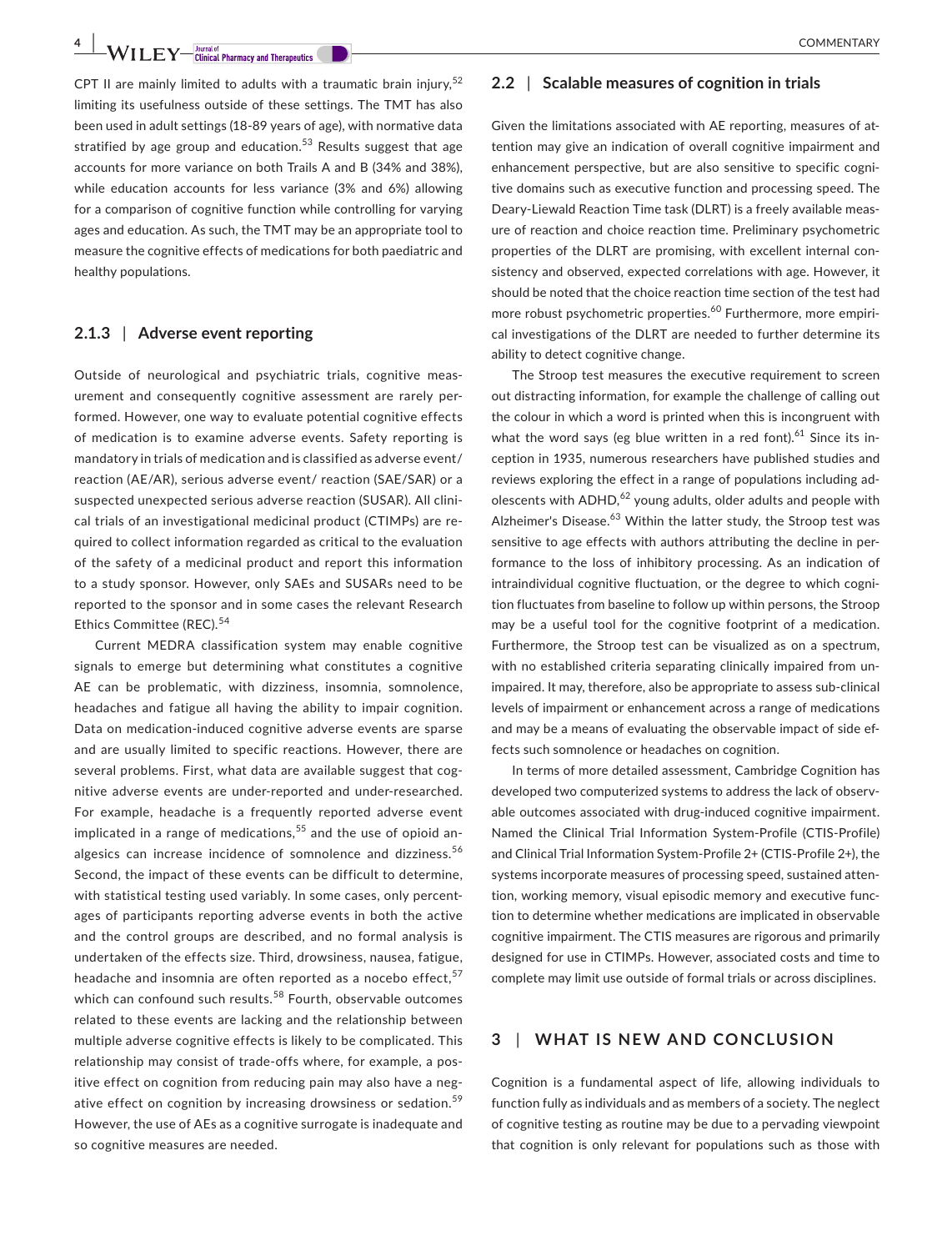Alzheimer's disease and evidenced by the abundance of cognition measures developed for these populations. The cognitive footprint is a theoretical framework in which cognition is viewed as a vital outcome across the lifespan that significantly influences the health, social and economic state of individuals and that deserves to be included in any drug, health or broader policy evaluation. Furthermore, cognition is conceptualized as a broad spectrum of abilities, with factors at different ages exerting transient or long-lasting effects on function. Such factors may enhance or impair cognition and summate in determining the cognitive capabilities of individuals or societies.

However, as reviewed here, measures of cognition used in trials are measures of cognitive impairment developed from a deficit standpoint, with ceiling effects evident for clinically non-impaired populations. This misses an important opportunity to identify the cognitive effects of a range of medications in trials beyond those with neuropsychiatric outcomes Thus, current measures of cognition are not suitable for assessing different cognitive footprints. Further, each measure identified would need to be subject to a psychometric appraisal to ensure it remains a valid and reliable tool to measure cognitive change in each population in which it is employed.

With regard to assessing the cognitive footprint of medications, adverse event reporting suggests that many drugs have cognitive adverse effects that may be mediated through non-specific symptoms such as dizziness, somnolence and headaches. However, using adverse event reporting to ascertain cognitive effects is problematic, and cognitive symptoms are usually not given weight, with medications implicated described as well-tolerated.<sup>64</sup> While the acceptability of these symptoms is likely to be very variable, with patients able to tolerate differing levels of cognitive symptoms, the importance of these effects for quality of life of activities of daily living can be underestimated. Furthermore, there have been no formal examinations of the association between these adverse events and standardized measures of cognition. As such the degree to which, for example, medication-induced somnolence affects cognition as assessed using outcome measurement is currently unknown. The physical examination in trials is conducted regularly and to a standard format and would benefit from the addition of a cognitive module. We suggest that measures of cognition such as the Stroop test or the DLRT may be an appropriate means of assessing cognitive effects of medications. Such tests are often easy to administer, with short completion times, minimal training required and they can be easily utilized outside the clinical context. Compared with systems such as CTIS, these tests are also in the public domain, which is in-line with Open Science principles and allows for their uptake across disciplines with minimal associated costs. Incorporating these tests as standard in both clinical practice and research will ensure that the cognitive impact of a wide range of medications can be formally examined, assessed and actioned where required at the individual and societal level.

Like quality of life, cognition is a fundamental component of health and well-being. However, as an outcome, cognition is overlooked within current clinical trials where this is not a formal outcome. Adverse event reporting suggests that medications are often

implicated in a range of cognitive adverse effects but the association between these effects and formal measures of cognition is yet to be explored. It is suggested that cognition testing should be incorporated into a wide range of trials as standard, to ensure that both negative effects but also off-target beneficial effects to cognition can be evaluated. As per the cognitive footprint policy, this will ensure that cognition is prioritized within research but also that it is given due attention more downstream in policy-making and resource allocation. This will help to ensure cognition is given every consideration by both clinical trialists and regulators.

#### **ORCID**

*Charlotte R. S[toner](https://orcid.org/0000-0003-1427-0215)* <https://orcid.org/0000-0002-1536-4347> *Martin Knapp* <https://orcid.org/0000-0003-1427-0215> *Jeroen Luyt[en](http://orcid.org/0000-0003-2863-9423)* <https://orcid.org/0000-0001-6398-4025> *Claryn Kung* <http://orcid.org/0000-0003-2863-9423> *Marcus Richa[rds](https://orcid.org/0000-0001-8215-3120)* <https://orcid.org/0000-0001-9191-2192> *Martin Rossor* **D** <https://orcid.org/0000-0001-8215-3120>

#### **REFERENCES**

- 1. Wang CH, Wang LS, Zhu N. Cholinesterase inhibitors and non-steroidal anti-inflammatory drugs as Alzheimer's disease therapies: an updated umbrella review of systematic reviews and meta-analyses. *Eur Rev Med Pharmacol Sci*. 2016;20(22):4801-4817.
- 2. Bromley R, Weston J, Adab N, et al.Treatment for epilepsy in pregnancy: neurodevelopmental outcomes in the child. Cochrane Database of Systematic Reviews, 2014. [http://onlinelibrary.wiley.](http://onlinelibrary.wiley.com/doi/10.1002/14651858.CD010236.pub2/abstract) [com/doi/10.1002/14651858.CD010236.pub2/abstract.](http://onlinelibrary.wiley.com/doi/10.1002/14651858.CD010236.pub2/abstract)
- 3. Baker C. Medicine statistics: GP prescribing by constituency. 2015;2016.
- 4. Rawle MJ, Cooper R, Kuh D, Richards M. Associations between polypharmacy and cognitive and physical capability: a British Birth Cohort Study. *J Am Geriatr Soc*. 2018;66(5):916-923.
- 5. Coupland CAC, Hill T, Dening T, Morriss R, Moore M, Hippisley-Cox J. Anticholinergic drug exposure and the risk of dementia. *JAMA Intern Med*. 2019;179(8):1084.
- 6. Bagdy GRP, Kecskeméti V, Chase D, Juhász G. Headache-type adverse effects of NO donors: vasodilation and beyond. *Br J Pharmacol*. 2010;160(1):20-35.
- 7. de Araújo CM, Barbosa IG, Lemos SMA, Domingues RB, Teixeira AL. Cognitive impairment in migraine: a systematic review. *Dement Neuropsychol*. 2012;6(2):74-79.
- 8. Barrington KJ. The adverse neuro-developmental effects of postnatal steroids in the preterm infant: a systematic review of RCTs. *BMC Pediatr*. 2001;6:1.
- 9. Cheng JYW, Chen RYL, Ko JSN, Ng EML. Efficacy and safety of atomoxetine for attention-deficit/hyperactivity disorder in children and adolescents—meta-analysis and meta-regression analysis. *Psychopharmacology*. 2007;194(2):197-209.
- 10. Hutchinson AD, Hosking JR, Kichenadasse G, Mattiske JK, Wilson C. Objective and subjective cognitive impairment following chemotherapy for cancer: a systematic review. *Cancer Treat Rev*. 2012;38(7):926-934.
- 11. Abdel-Rahman O, Fouad M. Risk of fatigue and hepatic and metabolic toxicities in patients with solid tumors treated with everolimus: a meta-analysis. *Future Oncol*. 2015;11(1):79-90.
- 12. Chen LC, Ashcroft DM. Meta-analysis of the efficacy and safety of zolmitriptan in the acute treatment of migraine. *Headache*. 2008;48(2):236-247.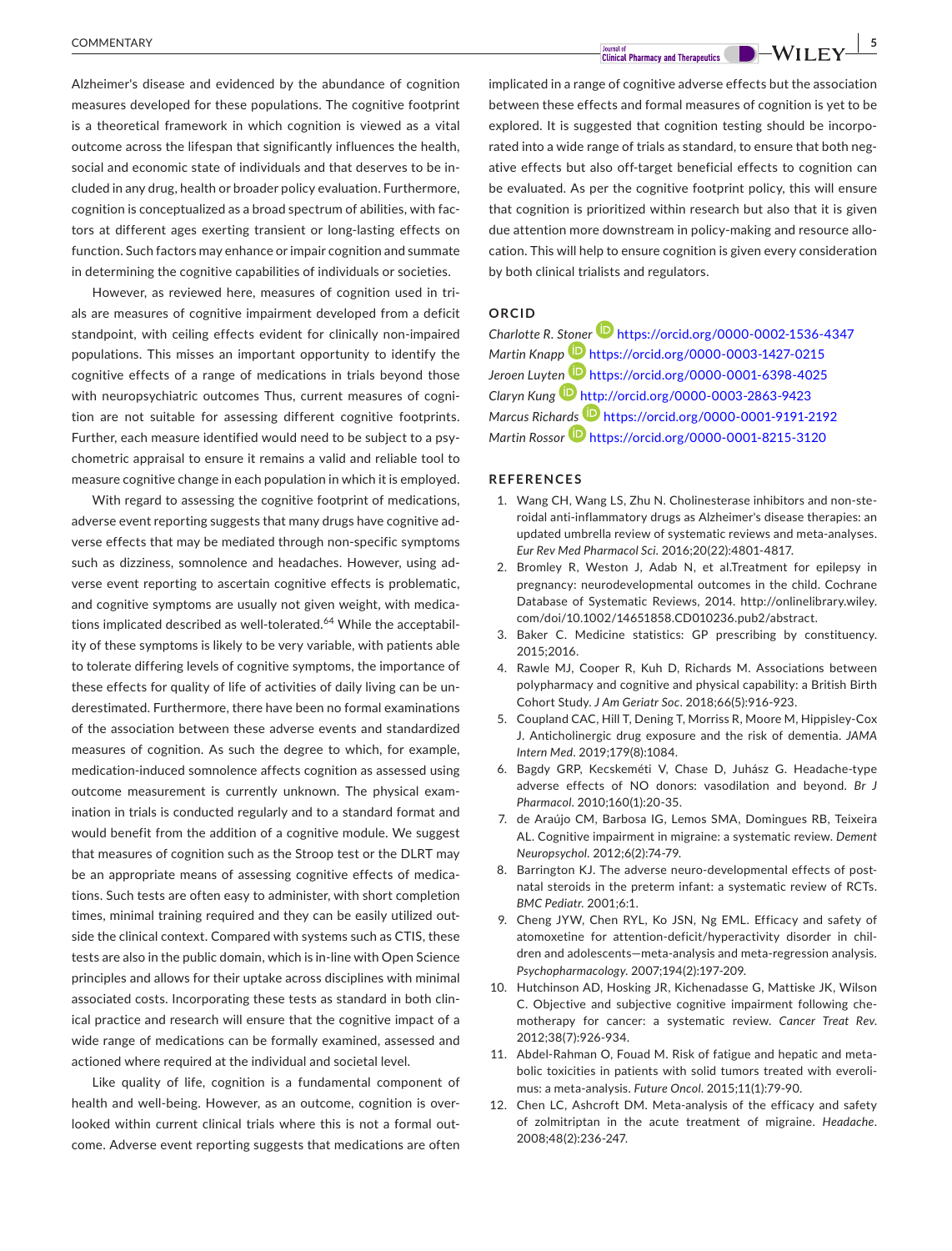## **EXAGE A**  $\overline{\text{COMMENTARY}}}$  **Example of Picturical Pharmacy and Therapeutics**

- 13. Moga DC, Abner EL, Wu Q, Jicha GA. Bladder antimuscarinics and cognitive decline in elderly patients. *Alzheimer's Dement*. 2017;3(1):139-148.
- 14. Koppelmans V, Breteler MMB, Boogerd W, Seynaeve C, Gundy C, Schagen SB. Neuropsychological performance in survivors of breast cancer more than 20 years after adjuvant chemotherapy. *J Clin Oncol*. 2012;30(10):1080-1086.
- 15. National Institute for Health and Care Excellence (NICE). Adverse Reactions to Drugs. 2020. [https://bnf.nice.org.uk/guidance/adver](https://bnf.nice.org.uk/guidance/adverse-reactions-to-drugs.html) [se-reactions-to-drugs.html.](https://bnf.nice.org.uk/guidance/adverse-reactions-to-drugs.html) Accessed 9 March, 2020.
- 16. Tfelt-Hansen PC, Tfelt-Hansen J. Nitroglycerin headache and Nitroglycerin-induced primary headaches from 1846 and onwards: a historical overview and update. *Headache*. 2009;49:445-456.
- 17. Rossor M, Knapp M. Can we model a cognitive footprint of interventions and policies to help to meet the global challenge of dementia? *Lancet*. 2015;386(9997):1008-1010.
- 18. Ellingsen KM. Standardized assessment of cognitive development: instruments and issues. In: Garro A, ed. *Early Childhood Assessment in School and Clinical Child Psychology*. New York, NY: Springer Science+Business Media; 2016:25-49.
- 19. Addington-Hall J, Kalra L. Who should measure quality of life? *BMJ*. 2001;322(7299):1417-1420.
- 20. Cullen B, O'Neill B, Evans JJ, Coen RF, Lawlor BA. A review of screening tests for cognitive impairment. *J Neurol Neurosurg Psychiatry*. 2007;78(8):790-799.
- 21. Folstein MF, Folstein SE, McHugh PR. "Mini-mental state": A practical method for grading the cognitive state of patients for the clinician. *J Psychiatr Res*. 1975;12(3):189-198.
- 22. Steis MR, Schrauf RW. A review of translations and adaptations of the Mini-Mental State Examination in Languages other than English and Spanish. *Res Gerontol Nurs*. 2009;2(3):214-224.
- 23. Crum RM, Anthony JC, Bassett SS, Folstein MF. Population-based norms for the mini-mental state examination by age and educational level. *JAMA*. 1993;269(18):2386-2391.
- 24. Gluhm S, Goldstein J, Loc K, Colt A, Van Liew C, Corey-Bloom J. Cognitive performance on the mini-mental state examination and the montreal cognitive assessment across the healthy adult lifespan. *Cogni Behav Neurol*. 2013;26(1):1-5.
- 25. Tombaugh TN, McIntyre NJ. The mini-mental state examination: a comprehensive review. *J Am Geriatr Soc*. 1992;40:922-935.
- 26. Weiss BD, Reed R, Kligman EW, Abyad A. Literacy and performance on the mini-mental state examination. *J Am Geriatr Soc*. 1995;43(7):807-810.
- 27. Nasreddine ZS, Phillips NA, Bédirian V, et al. The montreal cognitive assessment, MoCA: a brief screening tool for mild cognitive impairment. *J Am Geriatr Soc*. 2005;53(4):695-699.
- 28. Rosen WG, Mohs RC, Davis KL. A new rating scale for Alzheimer's disease. *Am J Psychiatry*. 1984;141(11):1356-1364.
- 29. Mioshi E, Dawson K, Mitchell J, Arnold R, Hodges JR. The Addenbrooke's Cognitive Examination Revised (ACE-R): a brief cognitive test battery for dementia screening. *Int J Geriatr Psychiatry*. 2006;21:1078-1085.
- 30. Roth M, Tym E, Mountjoy CQ, et al. CAMDEX: a standardised instrument for the diagnosis of mental disorder in the elderly with special reference to the early detection of dementia. *Br J Psychiatry*. 1986;149:698-709.
- 31. Tariq SH, Tumosa N, Chibnall JT, Perry MH, Morley JE. Comparison of the Saint Louis University mental status examination and the mini-mental state examination for detecting dementia and mild neurocognitive disorder—A Pilot Study. *Am J Geriatr Psychiatry*. 2006;14(11):900-910.
- 32. Brodaty H, Pond D, Kemp NM, et al. The GPCOG: a new screening test for dementia designed for general practice. *J Am Geriatr Soc*. 2002;50(3):530-534.
- 33. Borson S, Scanlan J, Brush M, Vitaliano P, Dokmak A. The Mini-Cog: a cognitive 'vital signs' measure for dementia severity in multi-lingual elderly. *Int J Geriatr Psychiatry*. 2000;15:1021-1027.
- 34. Hodkinson HM. Evaluation of a mental test score for assessment of mental impairment in the elderly. *Age Ageing*. 2012;41(suppl\_3):iii35-iii40.
- 35. Libert Y, Dubruille S, Borghgraef C, et al. Vulnerabilities in older patients when cancer treatment is initiated: does a cognitive impairment impact the two-year survival? *PLoS ONE*. 2016;11(8):e0159734.
- 36. Zheng T, Qin L, Chen B, et al. Association of plasma DPP4 activity with mild cognitive impairment in elderly patients with type 2 diabetes: results from the GDMD Study in China. *Diabetes Care*. 2016;39(9):1594-1601.
- 37. Wang C, An Y, Yu H, et al. Association between exposure to the Chinese famine in different stages of early life and decline in cognitive functioning in adulthood. *Front Behav Neurosci*. 2016;10:146.
- 38. Palanisamy A, Rajendran NN, Narmadha MP, Ganesvaran RA. Comparative assessment of Montreal Cognitive Assessment (MOCA) and Minimental State Examination (MMSE) in apolipoprotein E (APOE) ɛ4 allele carriers in epilepsy. *Int J Epilepsy*. 2016;3(1):7-11.
- 39. Wesnes KA, Harrison JE. The evaluation of cognitive function in the dementias: methodological and regulatory considerations. *Dialogues Clin Neurosci*. 2003;5(1):77-88.
- 40. Jitapunkul S, Pillay I, Ebrahim S. The abbreviated mental test: its use and validity. *Age Ageing*. 1991;20(5):332-336.
- 41. Keefe RSE, Goldberg TE, Harvey PD, Gold JM, Poe MP, Coughenour L. The brief assessment of cognition in schizophrenia: reliability, sensitivity, and comparison with a standard neurocognitive battery. *Schizophr Res*. 2004;68(2):283-297.
- 42. Cholet J, Sauvaget A, Vanelle JM, et al. Using the Brief Assessment of Cognition in Schizophrenia (BACS) to assess cognitive impairment in older patients with schizophrenia and bipolar disorder. *Bipolar Disord*. 2014;16(3):326-336.
- 43. Neuchterlein KH, Green MF, Kern RS, et al. The MATRICS consensus cognitive battery, part 1: test selection, reliability, and validity. *Am J Psychiatry*. 2008;165:203-213.
- 44. Yatham LN, Torres IJ, Malhi GS, et al. The International Society for Bipolar Disorders-Battery for Assessment of Neurocognition (ISBD-BANC). *Bipolar Disord*. 2010;12(4):351-363.
- 45. Lam RW, Kennedy SH, McIntyre RS, Khullar A. Cognitive dysfunction in major depressive disorder: effects on psychosocial functioning and implications for treatment. *Can J Psychiatry*. 2014;59(12):649-654.
- 46. Svendsen AM, Kessing LV, Munkholm K, Vinberg M, Miskowiak KW. Is there an association between subjective and objective measures of cognitive function in patients with affective disorders? *Nord J Psychiatry*. 2012;66(4):248-253.
- 47. Piaget J. *The Origins of Intelligence in Children*. New York, NY: International Universities Press; 1952.
- 48. Bayley N. *Bayley Scales of Infant and Toddler Development III (screening test)*. San Antonio, TX: Pearson; 2005.
- 49. Conners C, Staff M. *Conners' Continuous Performance Test II: Compure Program for Windows Technical Guide and Software Manual*. North Tonawanda, NY: Multi-Health Systems. 2000.
- 50. Reitan RM, Wolfson D. *The Haltstead-Reitan Neuropsychological Test Battery: Theory and Clinical Interpretation*, 2nd edn. Tuscon, AZ: Neuropsychological Press; 1993.
- 51. Campbell JM, Brown RT, Cavanagh SE, Vess SF, Segall MJ. Evidencebased assessment of cognitive functioning in pediatric psychology. *J Pediatr Psychol*. 2008;33(9):999-1014.
- 52. Ord JS, Boettcher AC, Greve KJ, Bianchini KJ. Detection of malingering in mild traumatic brain injury with the Conners' Continuous Performance Test-II. *J Clin Exp Neuropsychol*. 2010;32(4):380-387.